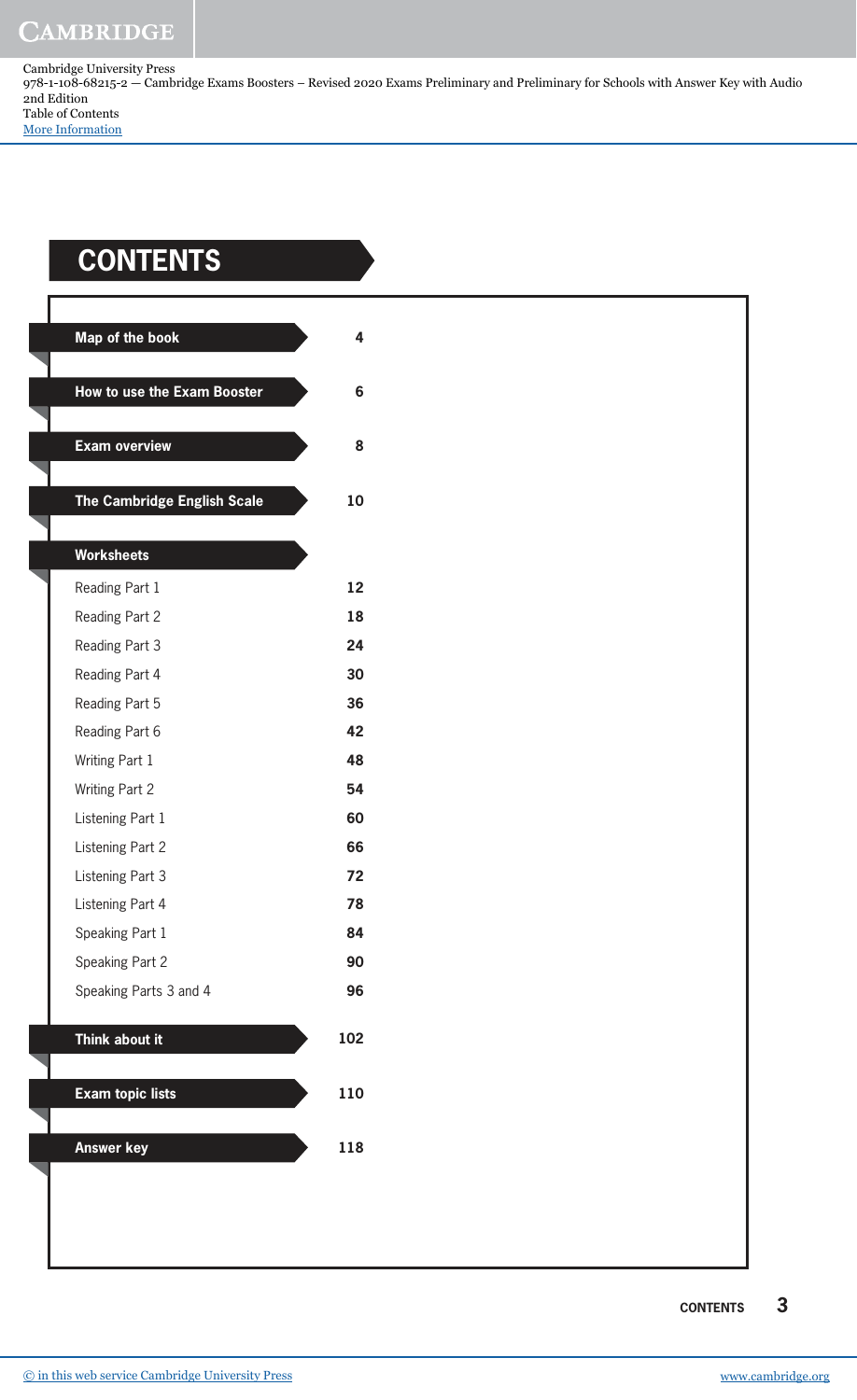## **CAMBRIDGE**

Cambridge University Press 978-1-108-68215-2 — Cambridge Exams Boosters – Revised 2020 Exams Preliminary and Preliminary for Schools with Answer Key with Audio 2nd Edition Table of Contents [More Information](www.cambridge.org/9781108682152)

**MAP oF tHE BooK**

| <b>Reading</b><br><b>45 minutes</b>                                                              | <b>Worksheet 1</b>                                                                                    | <b>Worksheet 2</b>                                                                                               | <b>Worksheet 3</b>                                                                            |
|--------------------------------------------------------------------------------------------------|-------------------------------------------------------------------------------------------------------|------------------------------------------------------------------------------------------------------------------|-----------------------------------------------------------------------------------------------|
| <b>Reading Part 1 p12</b><br>3-option multiple choice<br>5 questions<br>5 marks                  | <b>Daily life</b><br>Present simple and<br>present continuous<br>Making questions                     | <b>Social interaction</b><br>Phrasal verbs (arrangements)<br>Making arrangements                                 | <b>Hobbies and leisure</b><br>Talking about leisure<br>activities<br>Structuring a discussion |
| <b>Reading Part 2 p18</b><br>Matching<br>5 questions<br>5 marks                                  | Health, medicine and<br>exercise<br>Health vocabulary<br>Opinions and advice                          | <b>Free time</b><br>Talking about free time<br>activities<br>Present perfect and past simple                     | <b>Travel and holidays</b><br>Holiday advice<br>Present and past tenses                       |
| <b>Reading Part 3 p24</b><br>4-option multiple choice<br>5 questions<br>5 marks                  | <b>Places and buildings</b><br>Types of building<br>Asking for and giving<br>directions               | <b>Environment</b><br>Environment vocabulary<br>Will and going to                                                | <b>Sport</b><br>Adjectives + preposition<br>Sports definitions                                |
| <b>Reading Part 4 p30</b><br>Gapped text<br>5 questions<br>$\overline{5}$ marks                  | <b>Education</b><br>Word order<br>Collocations                                                        | Shopping and<br>services<br>Places in town<br>Matching sentences                                                 | The natural world<br>Animals<br>Word order of<br>adjectives                                   |
| <b>Reading Part 5 p36</b><br>4-option multiple-choice<br>cloze<br>6 questions<br>6 marks         | <b>Entertainment</b><br>and media<br>Short reviews<br>Writing a biography                             | <b>Transport</b><br><b>Travel definitions</b><br>Future forms review                                             | Weather<br>Extreme weather and<br>environments<br>Conditionals                                |
| <b>Reading Part 6 p42</b><br>Open cloze<br>6 questions<br>6 marks                                | <b>People</b><br>People definitions<br>Prepositions                                                   | Health, medicine and<br>exercise<br>Auxiliary verbs<br>Health and fitness vocabulary<br>Giving advice about diet | <b>Clothes and accessories</b><br>Clothes and accessories<br>vocabulary<br>Linking words      |
| <b>Writing</b><br><b>45 minutes</b>                                                              | <b>Worksheet 1</b>                                                                                    | <b>Worksheet 2</b>                                                                                               | <b>Worksheet 3</b>                                                                            |
| <b>Writing Part 1 p48</b><br>Replying to an email<br>(about 100 words)<br>1 question<br>20 marks | <b>Shopping and</b><br>services<br>Clothes vocabulary<br>Writing an email                             | <b>People and relationships</b><br>Relationships vocabulary<br>Parts of an email                                 | Weather<br>Strong adjectives and<br>descriptive verbs<br>Conjunctions                         |
| <b>Writing Part 2 p54</b><br>Article or story<br>(about 100 words)<br>1 question<br>20 marks     | <b>Food and drink</b><br>Food preparation words<br>Articles, countable and<br>uncountable quantifiers | <b>Entertainment and media</b><br>Features of a story<br>Narrative tenses                                        | <b>Travel and holidays</b><br>Time expressions<br>Phrasal verbs (travel)                      |

**4 MAP oF tHE BooK**